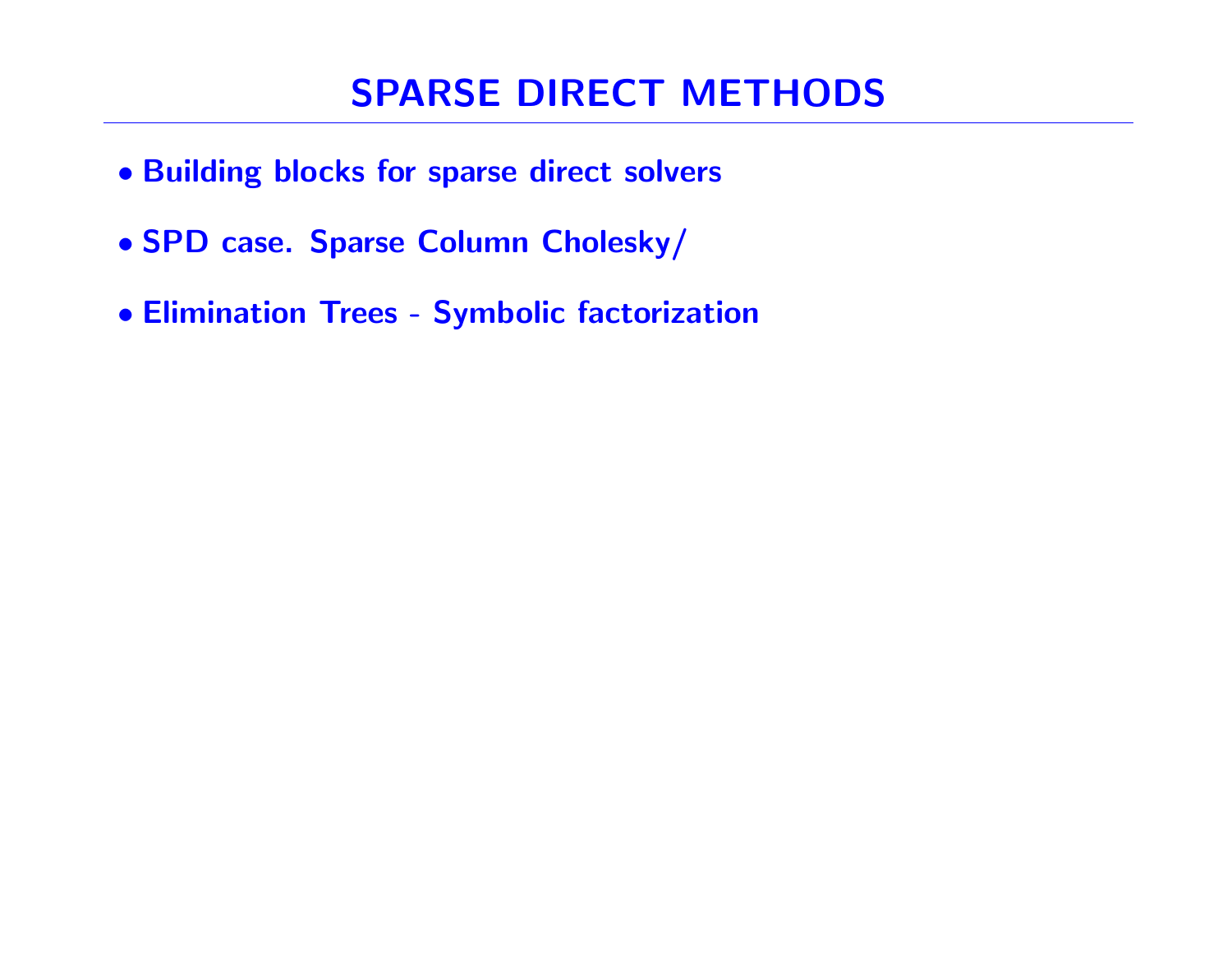Direct Sparse Matrix Methods

Problem addressed: Linear systems

$$
Ax = b
$$

➤ We will consider mostly Cholesky –

➤ We will consider some implementation details and tricks used to develop efficient solvers

Basic principles:

- Separate computation of structure from rest [symbolic factorization]
- Do as much work as possible statically
- Take advantage of clique formation (supernodes, mass-elimination).
- 8-2 Davis: Chap. 4 Direct
-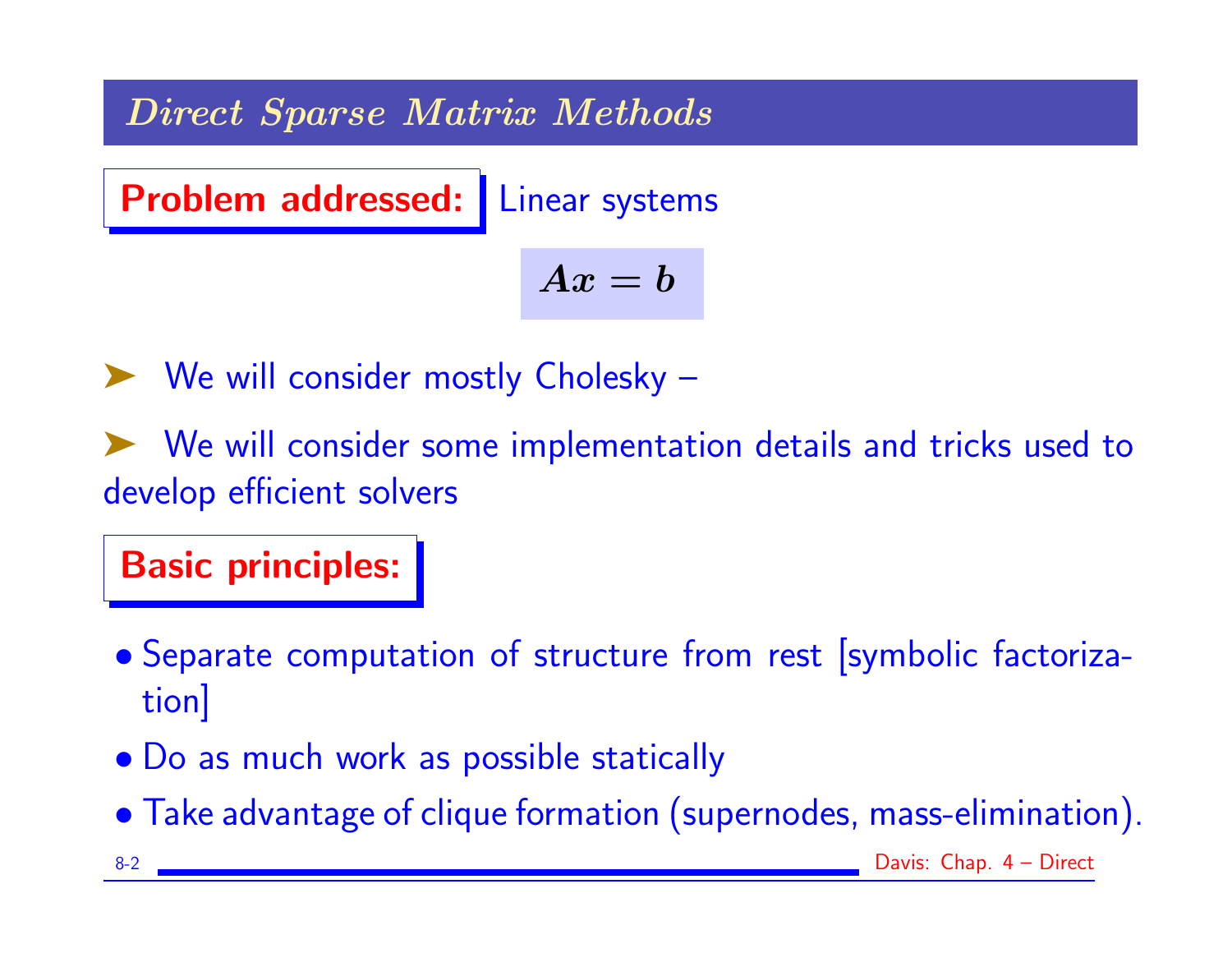# Sparse Column Cholesky

For 
$$
j = 1, ..., n
$$
 Do:  
\n $l(j:n, j) = a(j:n, j)$   
\nFor  $k = 1, ..., j - 1$  Do:  
\n//  $\text{cmod}(k,j)$ :  
\n $l_{j:n,j} := l_{j:n,j} - l_{j,k} * l_{j:n,k}$   
\nEndDo  
\n//  $\text{cdiv}(j)$  [Scale]  
\n $l_{j,j} = \sqrt{l_{j,j}}$   
\n $l_{j+1:n,j} := l_{j+1:n,j}/l_{jj}$   
\nEndDo

8-3 **Davis: Chap. 4 – Direct**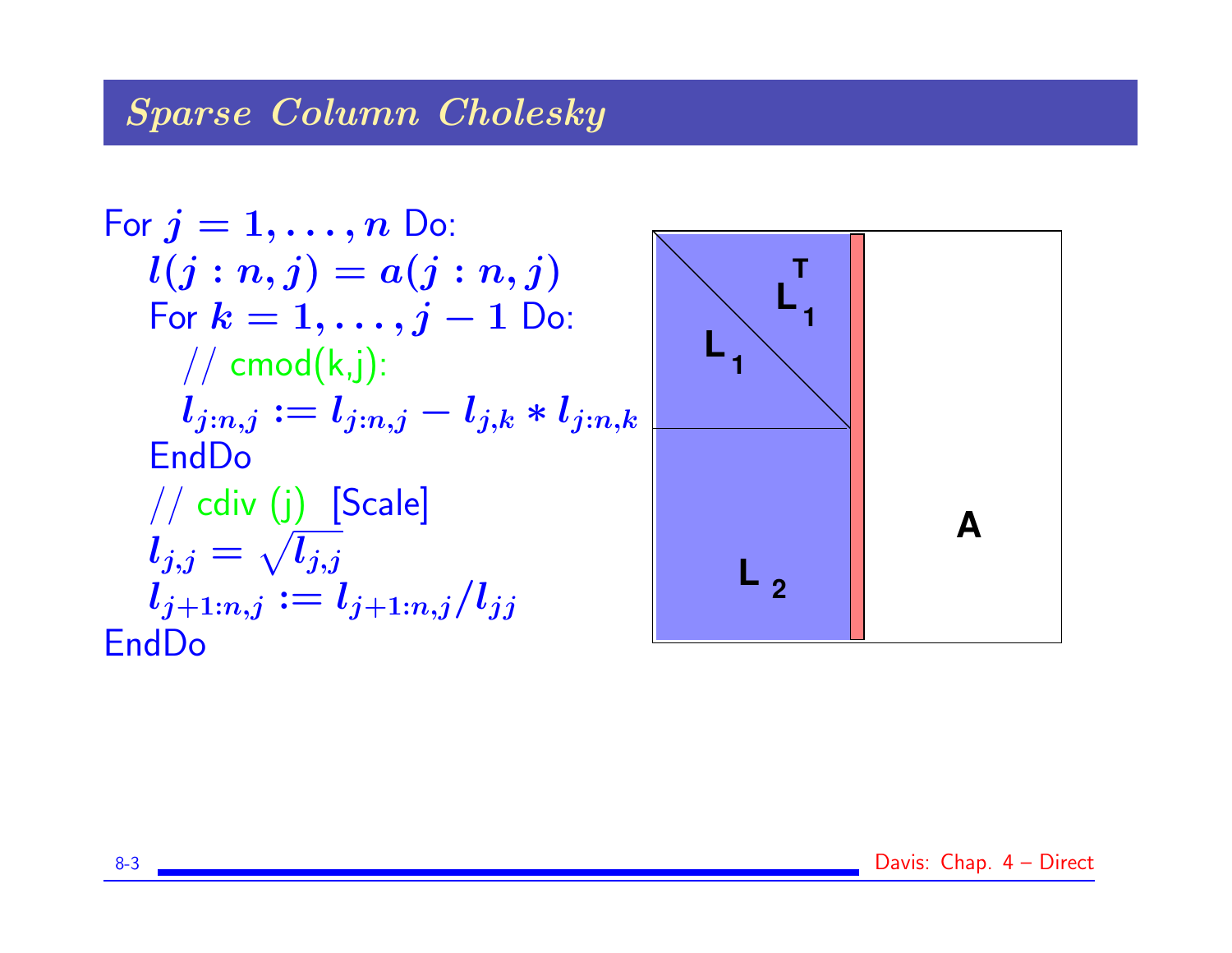### The four essential stages of a solve

1. Reordering: 
$$
A \rightarrow A := PAP^T
$$

Preprocessing: uses graph [Min. deg, AMD, Nested Dissection]

2. Symbolic Factorization: Build static data structure.

Exploits 'elimination tree', uses graph only.

➤ Also: 'supernodes'

3. Numerical Factorization: Actual factorization  $A = LL^T$ 

Pattern of  $L$  is known. Uses static data structure. Exploits supernodes (blas3)

4. Triangular solves: Solve  $Ly = b$  then  $L^Tx = y$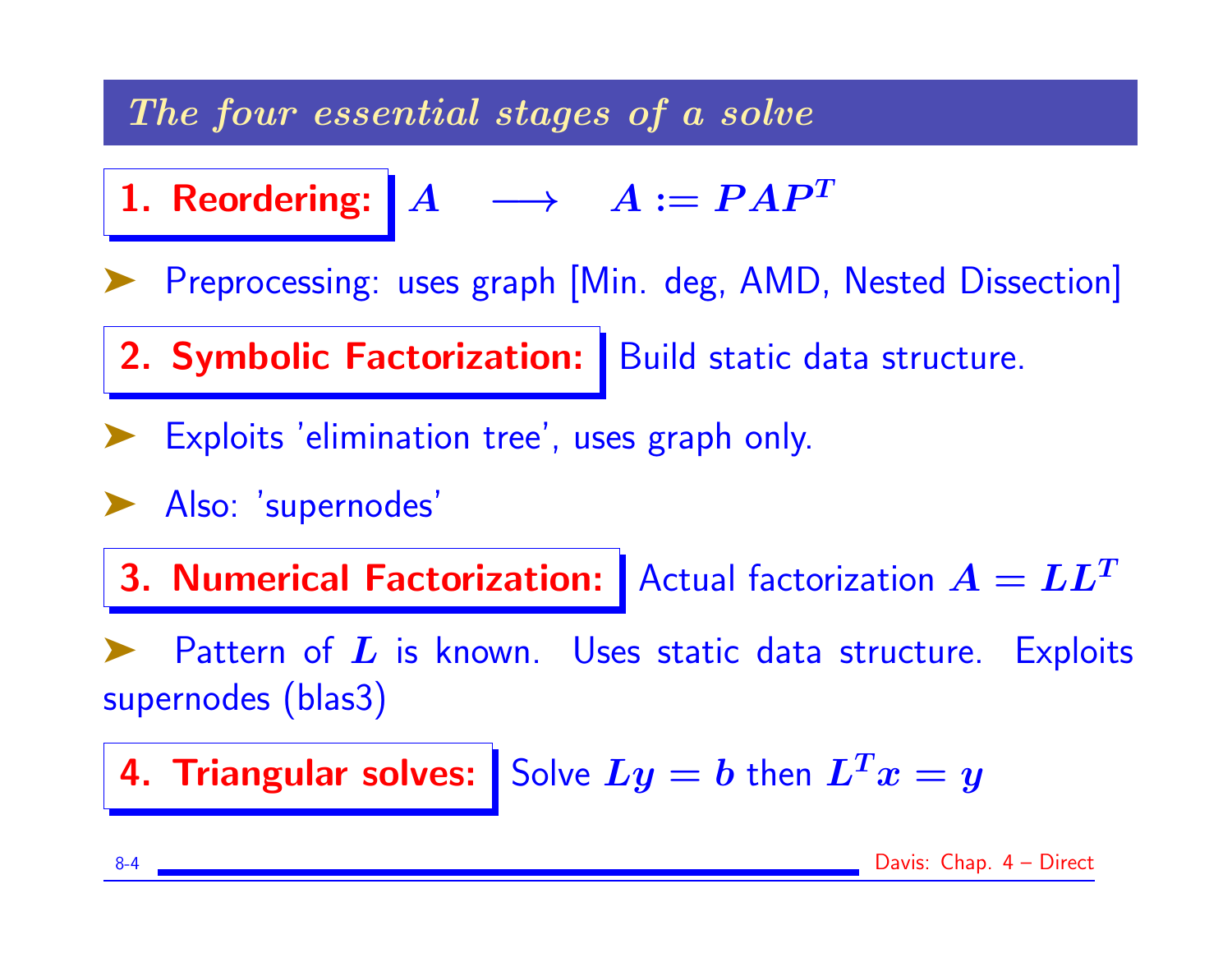#### ELIMINATION TREES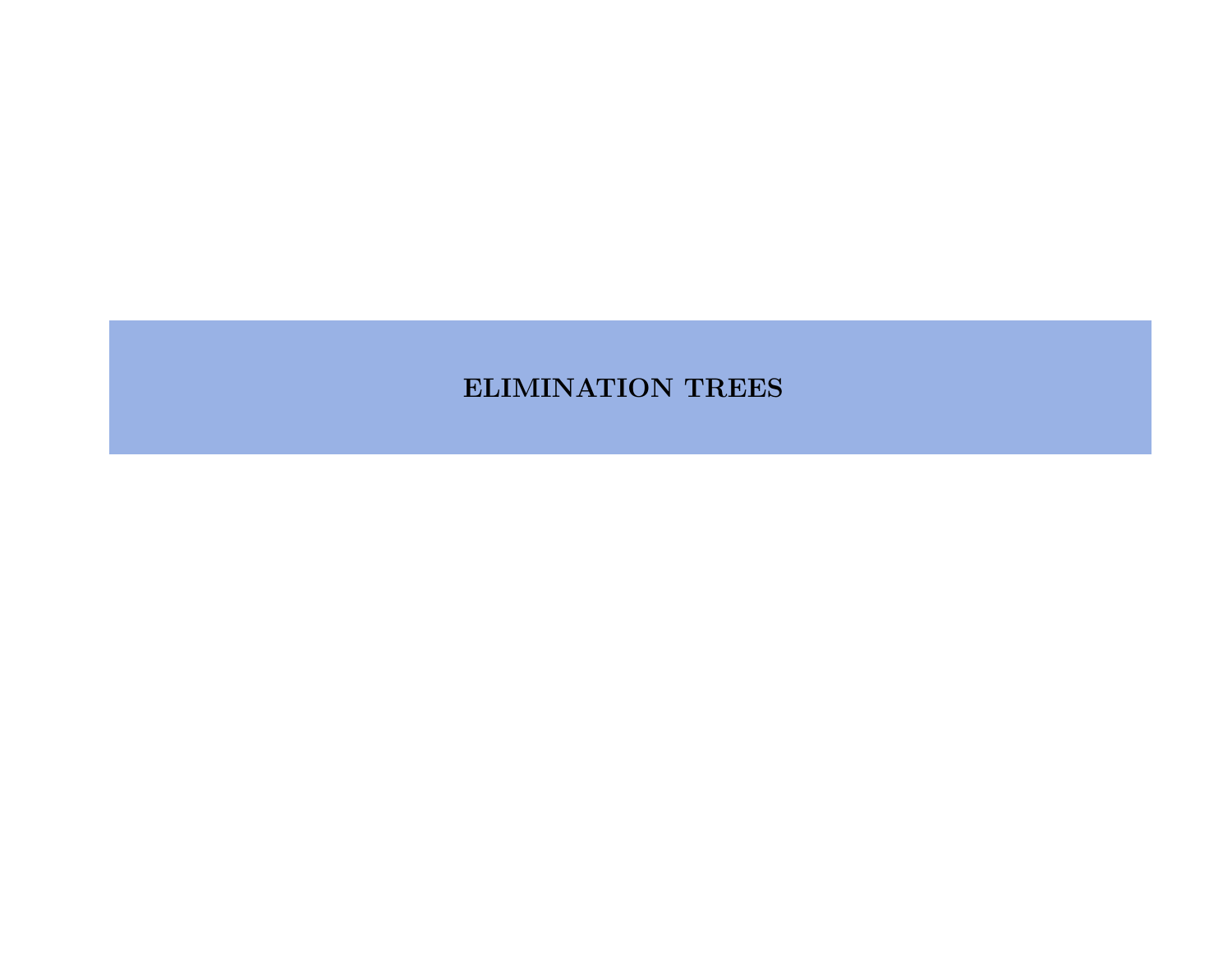### The notion of elimination tree

➤ Elimination trees are useful in many different ways [theory, symbolic factorization, etc..]

For a matrix whose graph is a tree, parent of column  $j < n$  is defined by

$$
Parent(j) = i, where a_{ij} \neq 0 and i > j
$$

For a general matrix matrix, consider  $\bm{A} = \bm{L}\bm{L}^T$ , and  $\bm{G}^F = \bm{L}\bm{L}$ 'filled' graph = graph of  $\boldsymbol{L} + \boldsymbol{L^T}$ . Then

$$
Parent(j) = \min(i) \ s.t. \ a_{ij} \neq 0 \text{ and } i > j
$$

Defines a tree rooted at column  $n$  (Elimintion tree).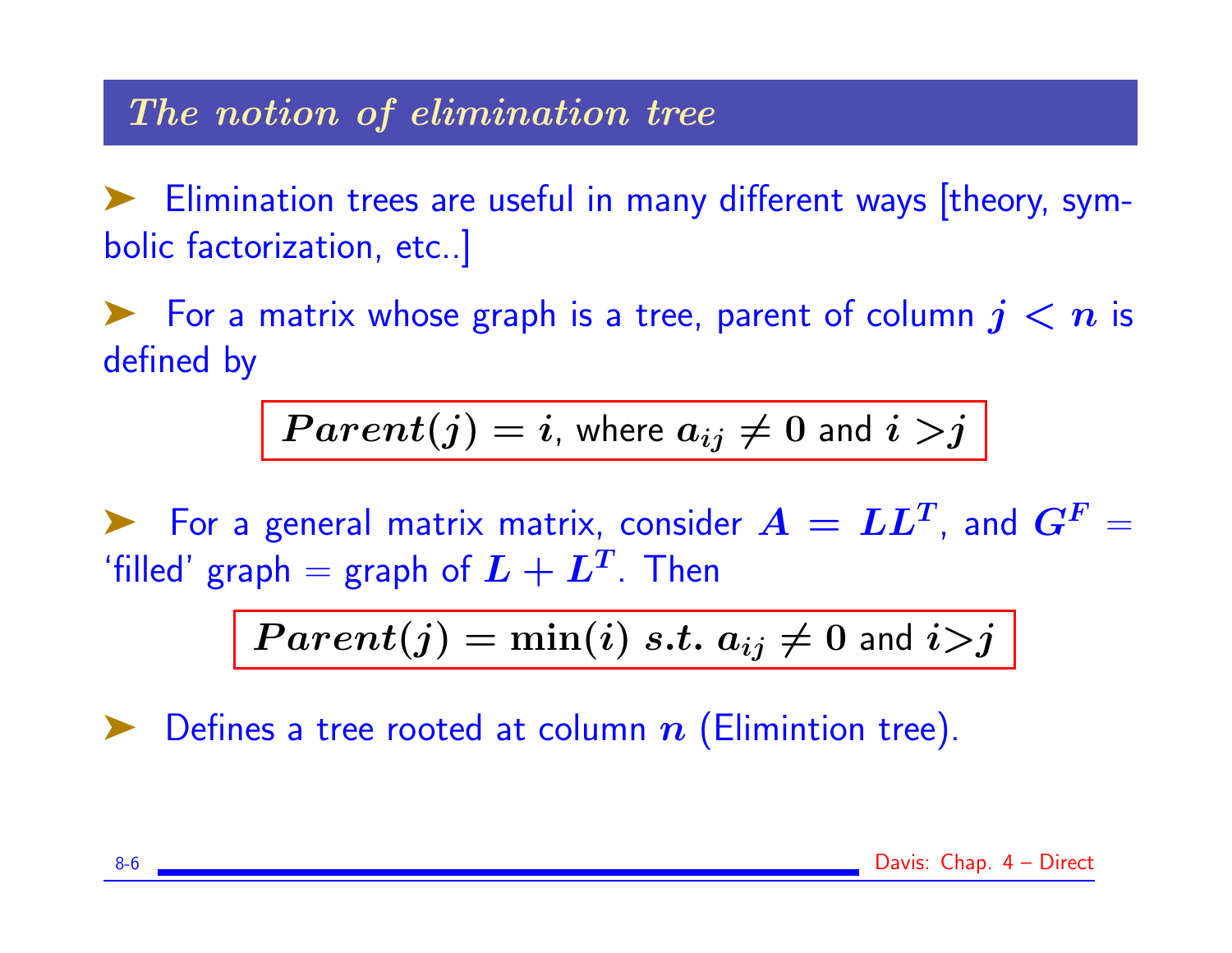# Example: Original matrix and Graph





8-7 Letter 2012 1: 2013 1: 2014 1: 2015 1: 2014 1: 2015 2: 2016 1: 2017 2: 2016 2: 2017 2: 2018 2: 2019 2: 201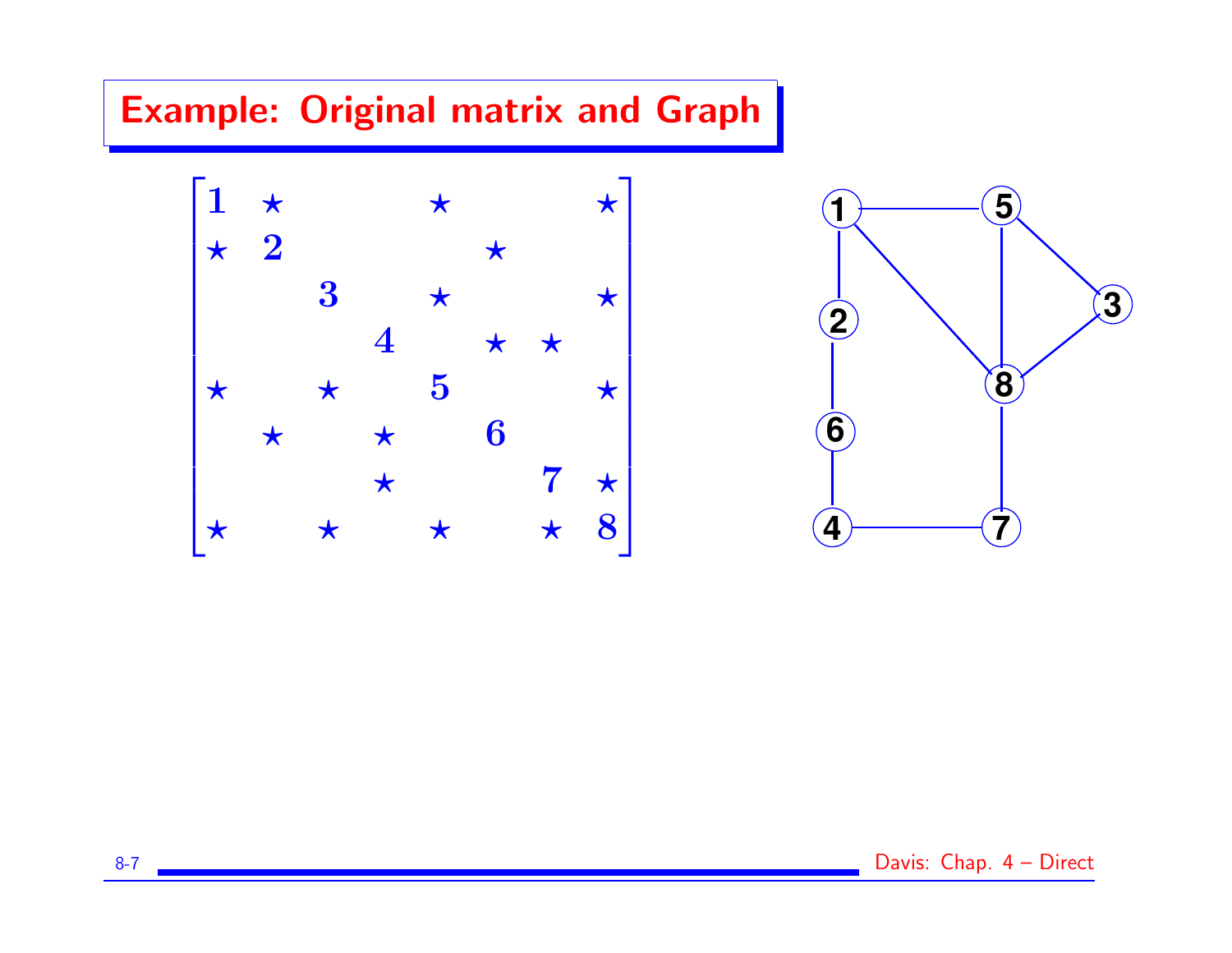# Filled matrix+graph



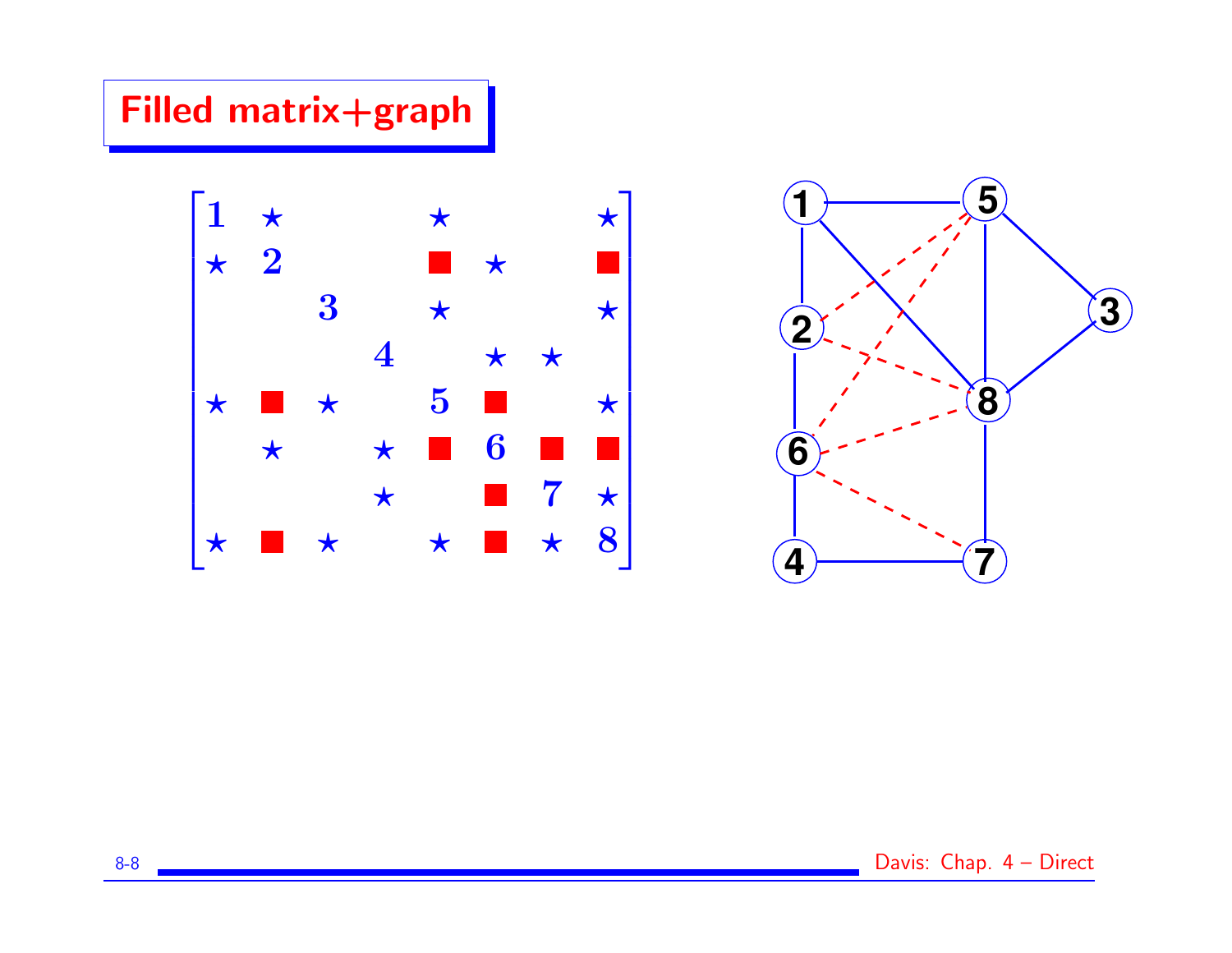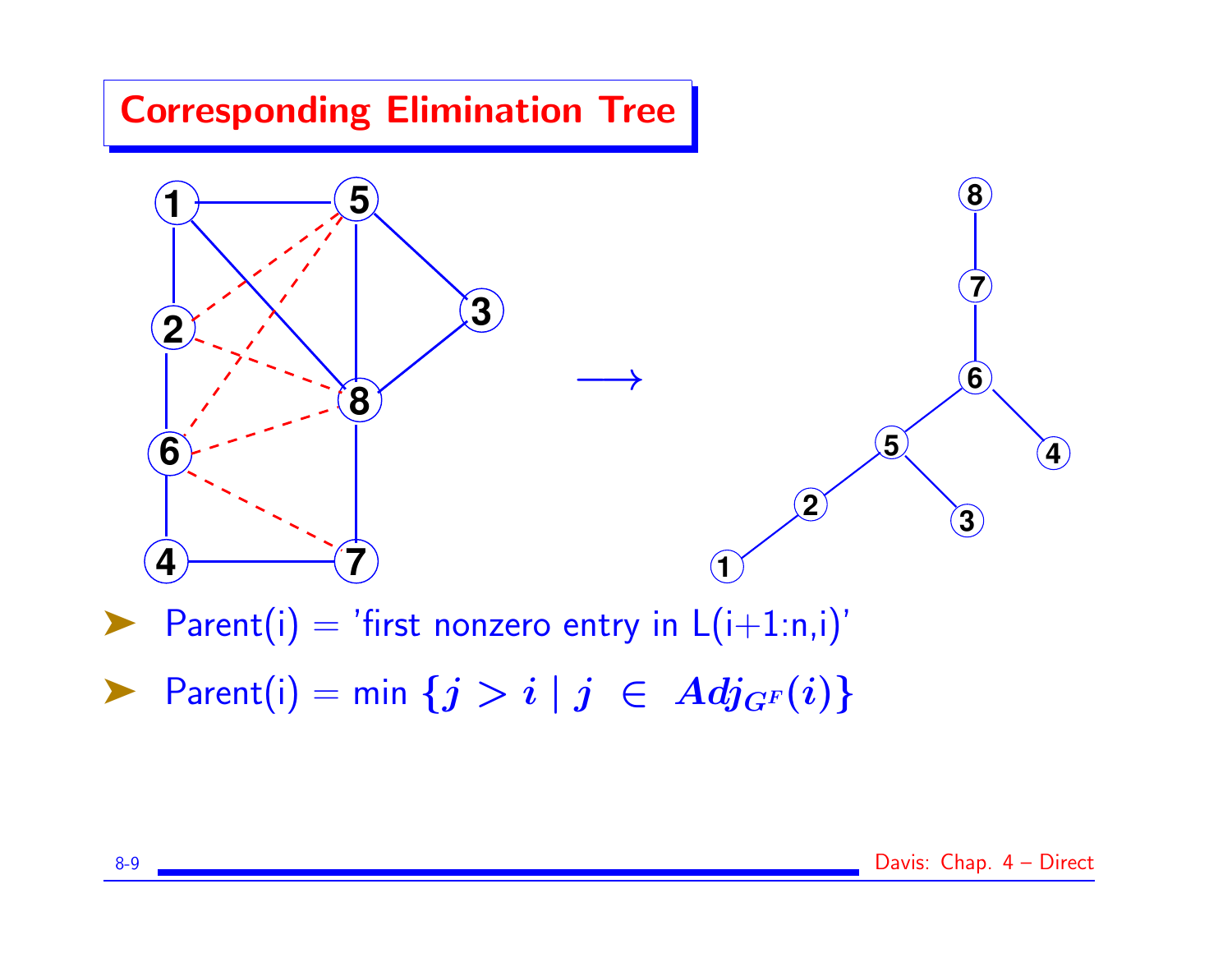#### Where does the elimination tree come from?

▶ Answer in the form of an excercise.

Consider the elimination steps for the previous example. A directed edge means a row (column) modification. It shows the task dependencies. There are unnecessary dependencies. For example:  $1 \rightarrow 5$  can be removed because it is subsumed by the path  $1 \rightarrow 2 \rightarrow 5$ .



To do: Remove all the redundant dependencies.. What is the result?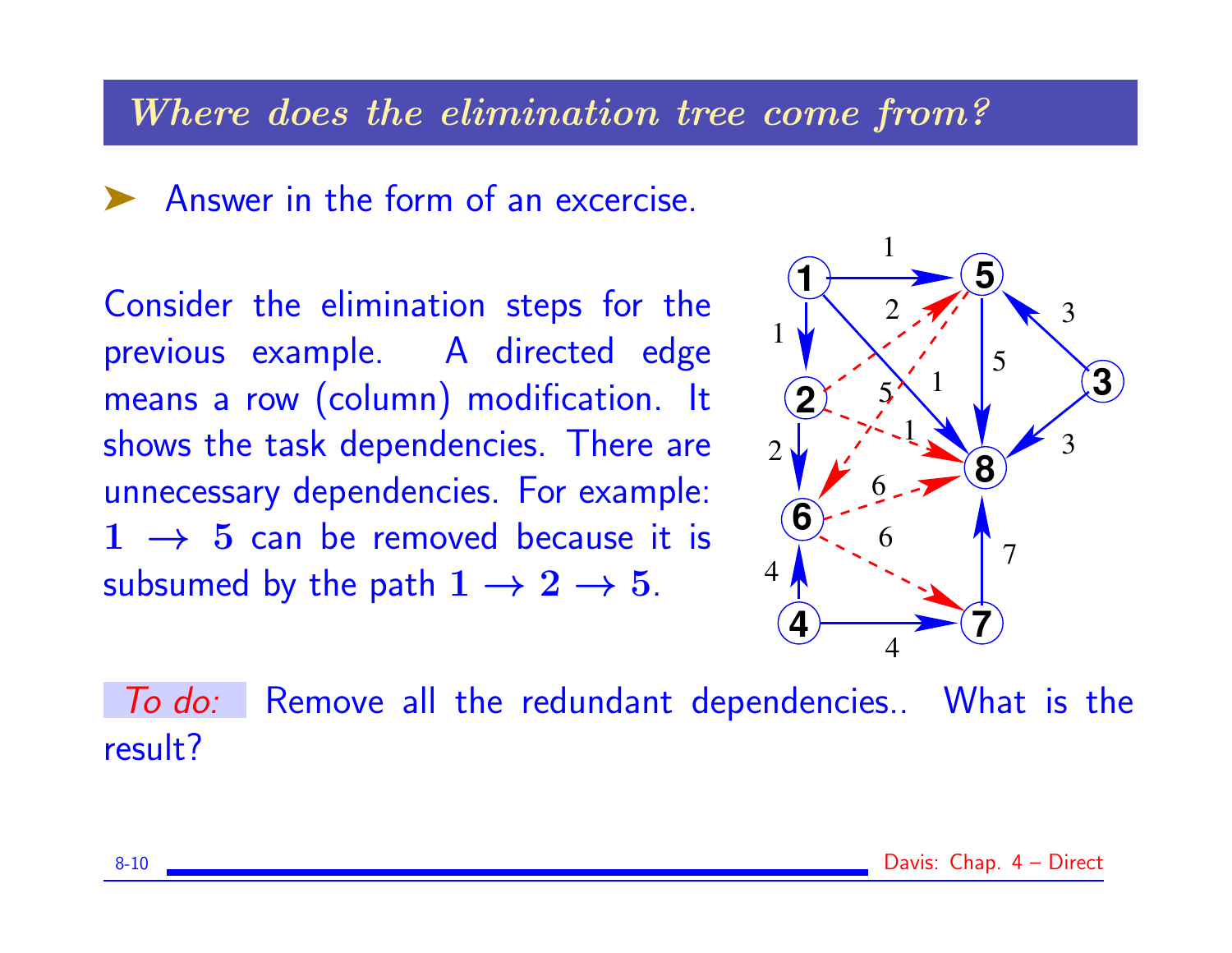### Facts about elimination trees

- Elimination Tree defines dependencies between columns.
- ➤ The root of a subtree cannot be used as pivot before any of its descendents is processed.
- Elimination tree depends on ordering;
- ➤ Can be used to define 'parallel' tasks.
- For parallelism: flat and wide trees  $\rightarrow$  good; thin and tall (e.g. of tridiagonal systems)  $\rightarrow$  Bad.
- ➤ For parallel executions, Nested Dissection gives better trees than Minimun Degree ordering.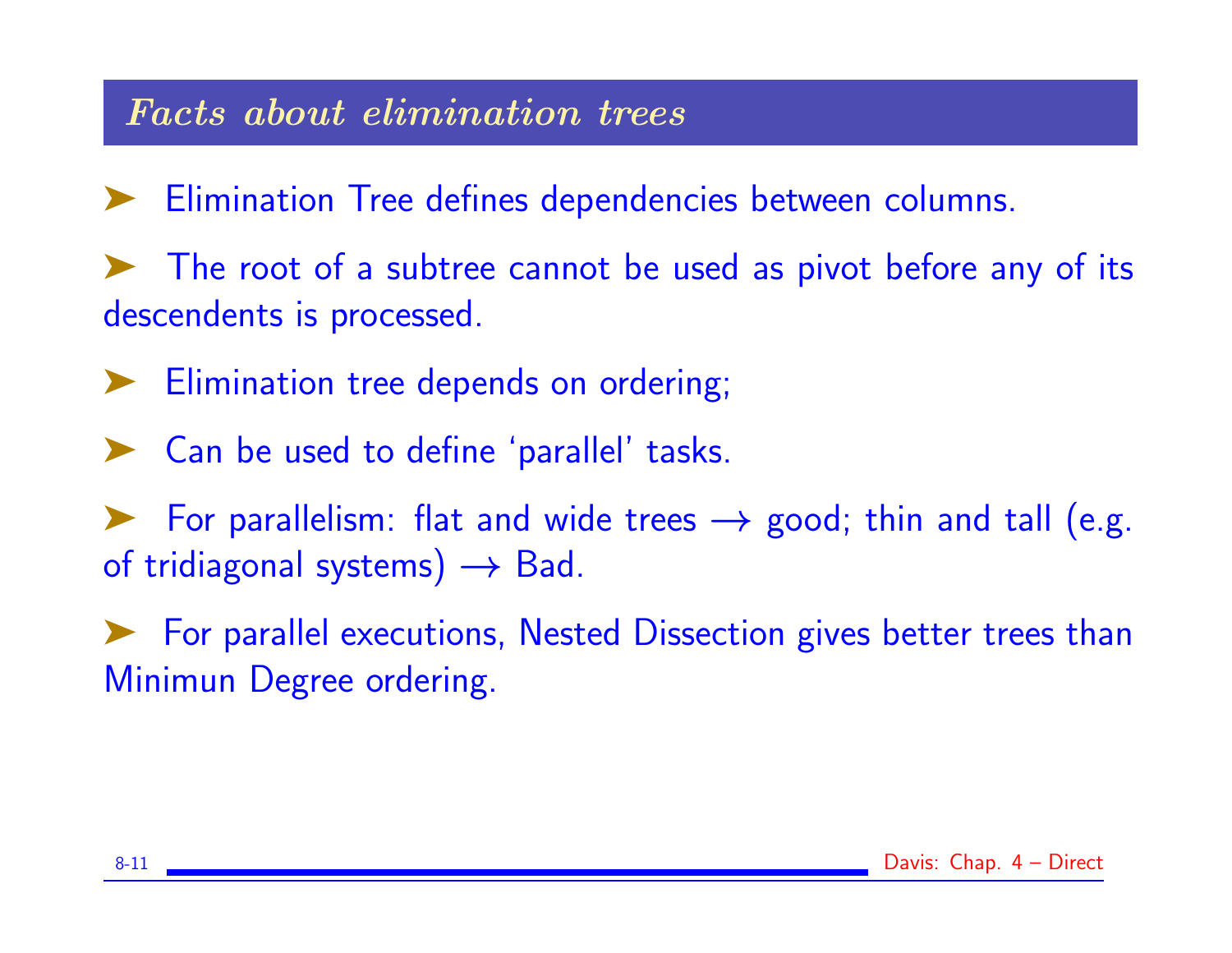Elim. tree depends on ordering (Not just the graph)

Example:  $3 \times 3$  grid for 5-point stencil [natural ordering]



✖✕

 $\bigcap$ 

9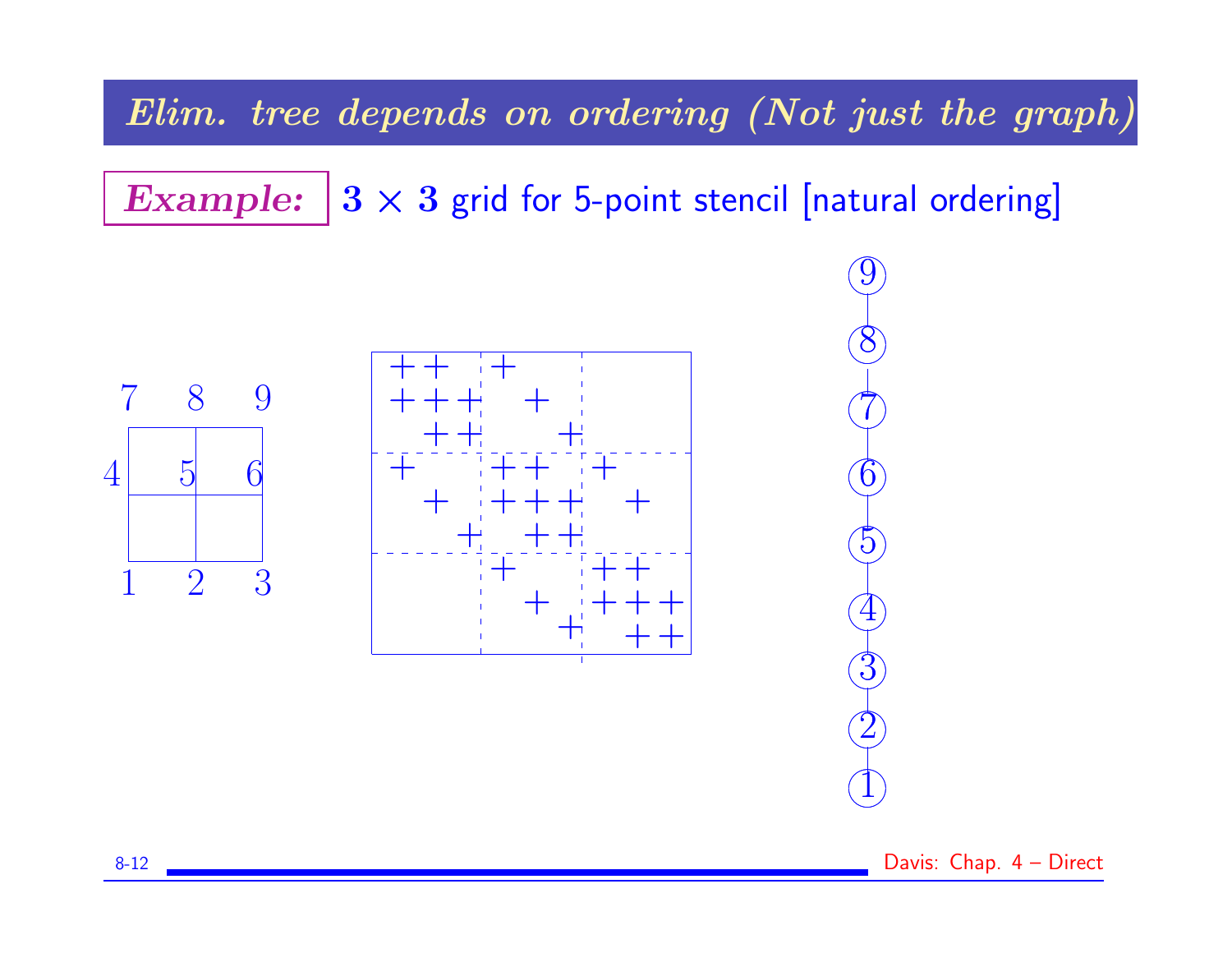### ▶ Same example with nested dissection ordering

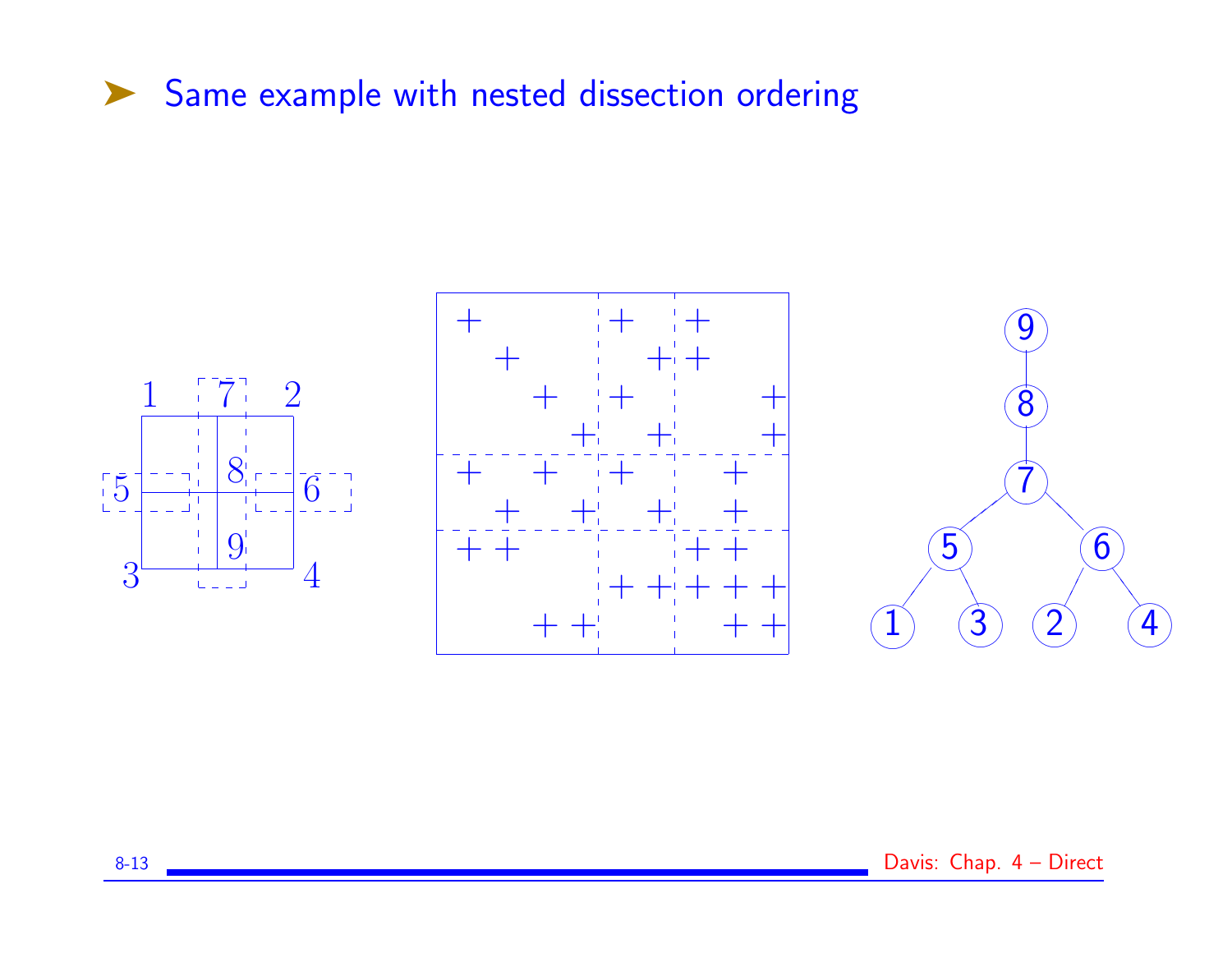# **Properties**

➤ The elimination tree is a spanning tree of the filled graph [a tree containing all vertices] - obtained by removing edges.

 $\blacktriangleright$  If  $l_{ik} \neq 0$  then i is an ancestor of  $k$  in the tree  $\boxed{\mathbb{Z}_2}$  In the previous example: follow the creation of the fill-in  $(6,8)$ .



In particular: if  $a_{ik} \neq 0, k < i$  then  $i \rightsquigarrow k$ 

➤ Consequence: no fill-in between branches of the same subtree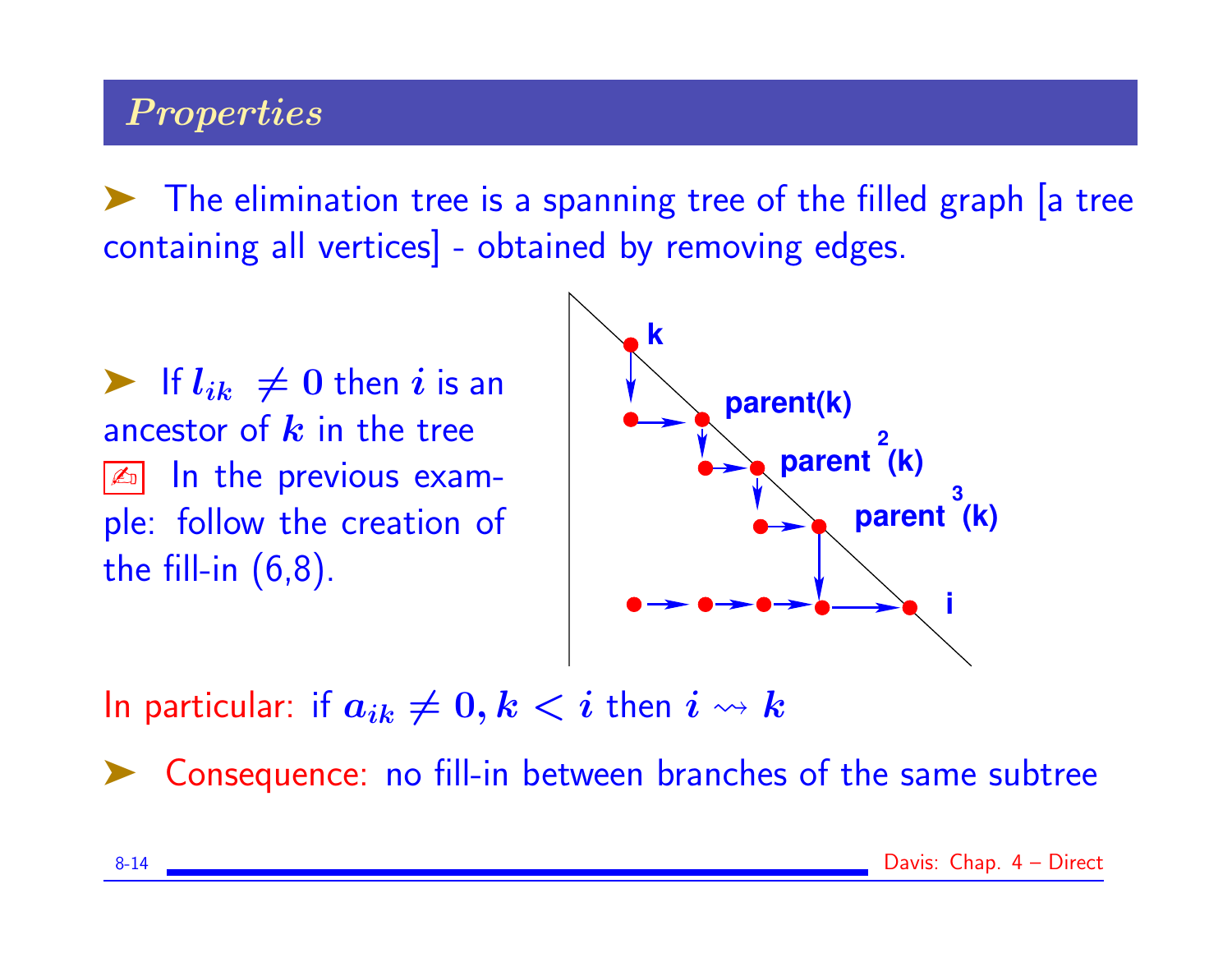Elimination trees and the pattern of L

It is easy to determine the sparsity pattern of  $L$  because the pattern of a given column is "inherited" by the ancestors in the tree.

Theorem: For  $i > j$ ,  $l_{ij} \neq j$  $0$  iff  $j$  is an ancestor of some  $k \in Adj_A(i)$  in the elimination tree.



In other words:

 $l_{ij} \neq 0, i > j$  iff  $\left| \begin{array}{c} \exists k \ \in \ A d j_A(i) s.t. \end{array} \right.$  $\boldsymbol{j} \leadsto \boldsymbol{k}$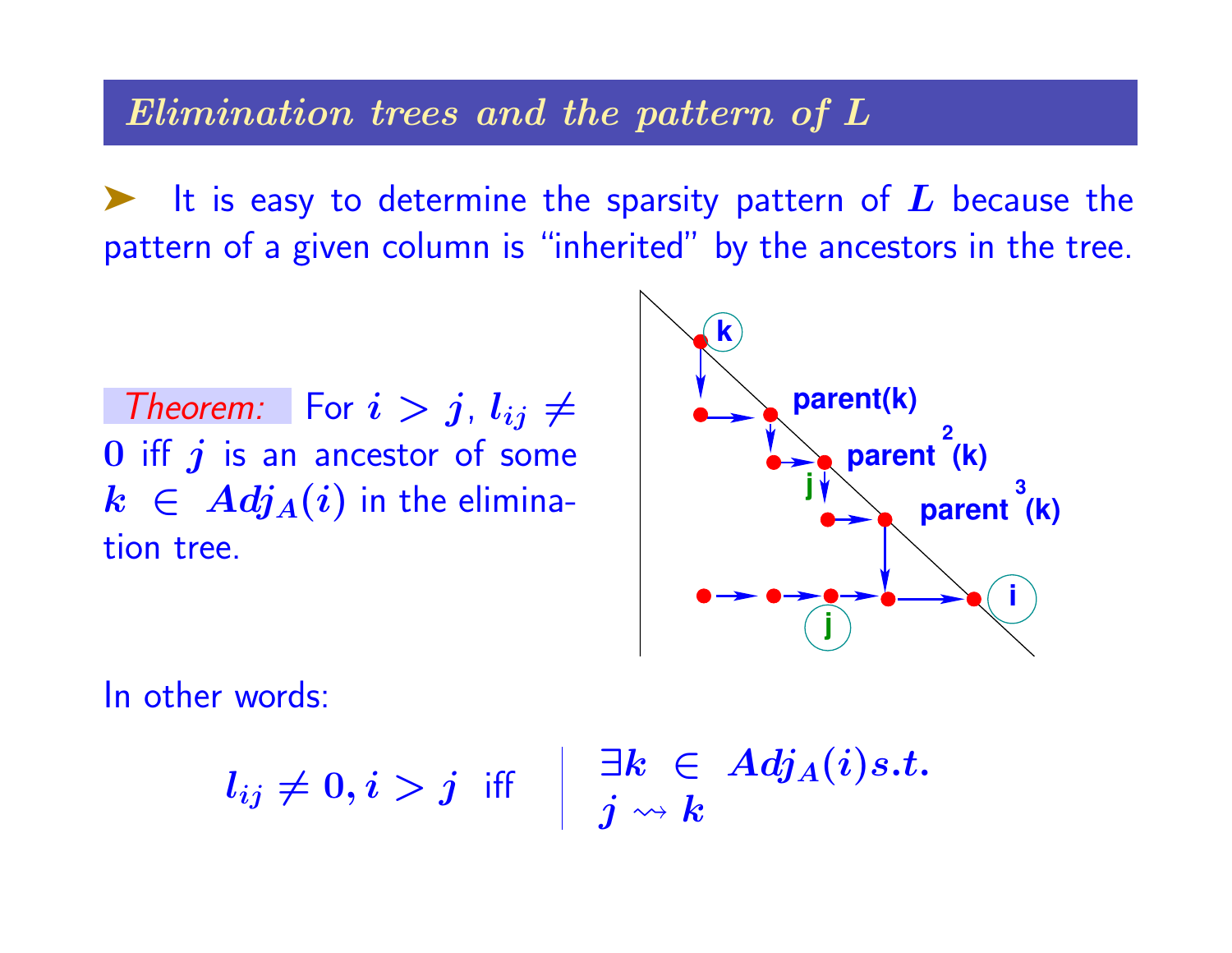In theory: To construct the pattern of  $L$ , go up the tree and accumulate the patterns of the columns. Initially L has the same pattern as  $\mathbf{TRIL}(A)$ .



➤ However: Let us assume tree is not available ahead of time

➤ Solution: Parents can be obtained dynamically as the pattern is being built.

➤ This is the basis of symbolic factorization.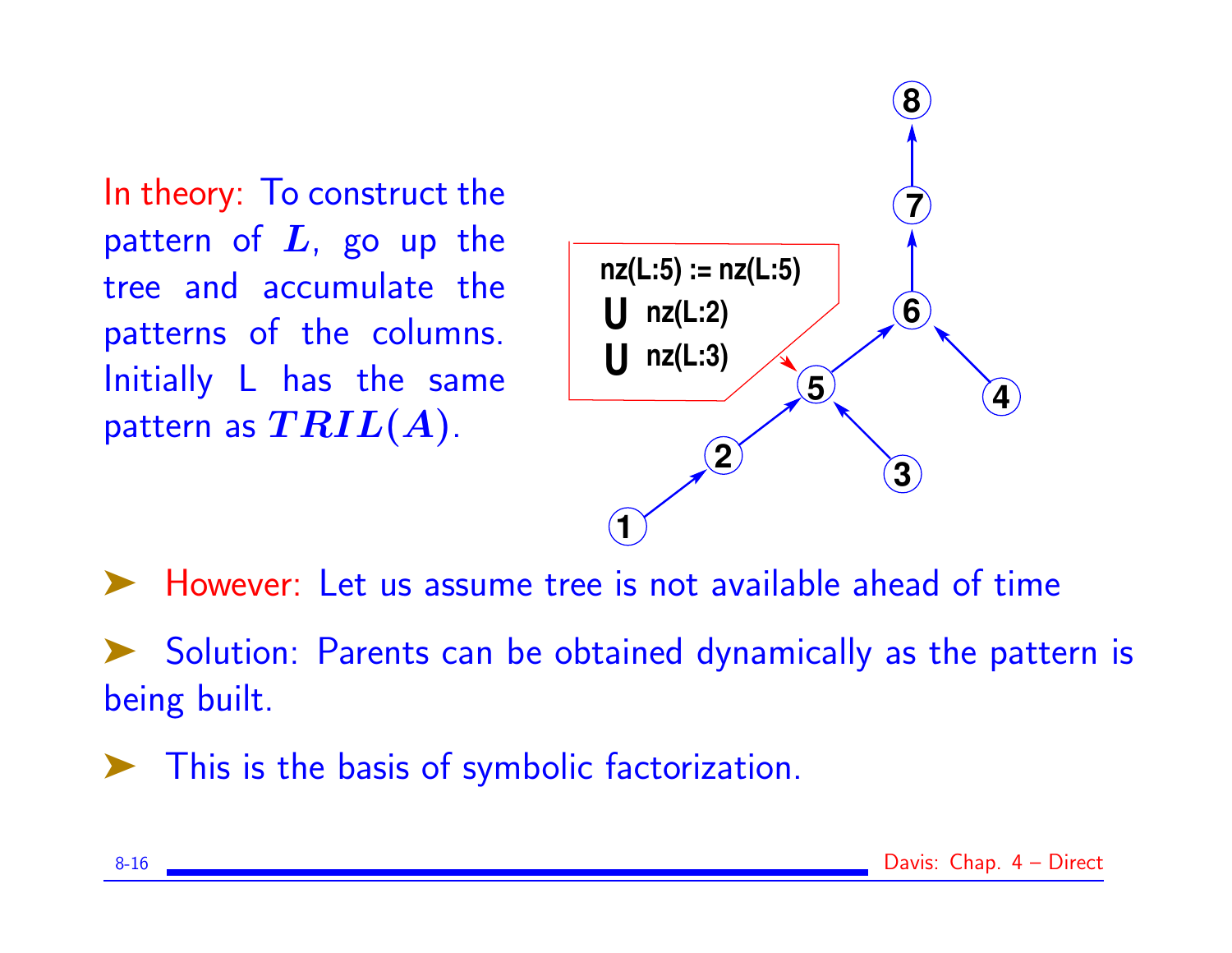### Notation :

 $\blacktriangleright$   $nz(X)$  is the pattern of  $X$  (matrix or column, or row). A set of pairs  $(i, j)$ 

 $\triangleright$   $tril(X) =$  Lower triangular part of pattern [matlab notation]  $\{(i,j) \in X \mid i > j\}$ 

 $\blacktriangleright$  Idea: dynamically create the list of nodes needed to update  $L_{:,j}$ .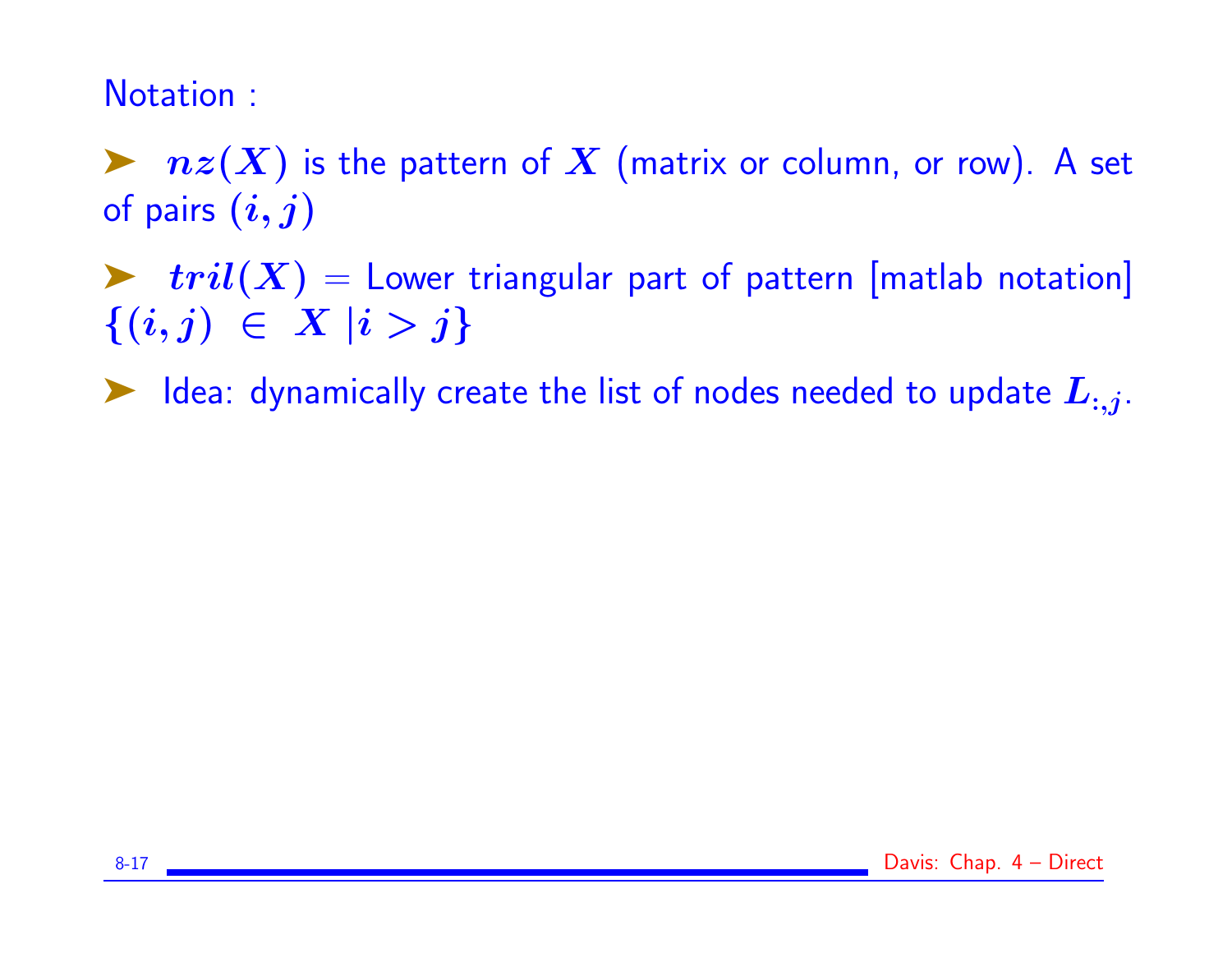ALGORITHM : 1. Symbolic factorization

1. Set: 
$$
nz(L) = tril(nz(A))
$$
,  
\n2. Set:  $list(j) = \emptyset, j = 1, \dots, n$   
\n3. For  $j = 1 : n$   
\n4. for  $k \in list(j)$  do  
\n5.  $nz(L_{:,j}) := nz(L_{:,j}) \cup nz(L_{:,k})$   
\n6. end  
\n7.  $p = min\{i > j | L_{i,j} \neq 0\}$   
\n8.  $list(p) := list(p) \cup \{j\}$   
\n9. End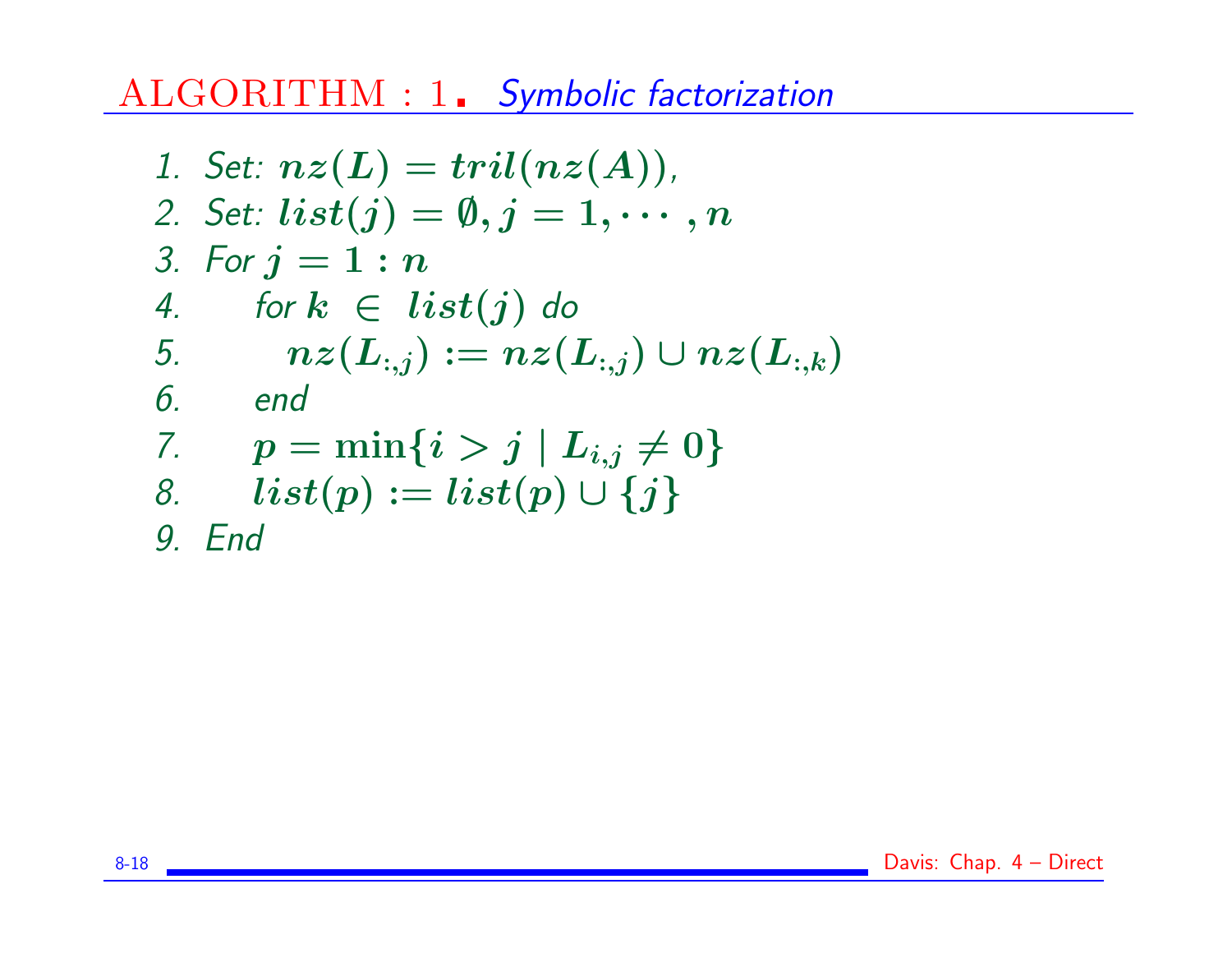Example: Consider the earlier example:





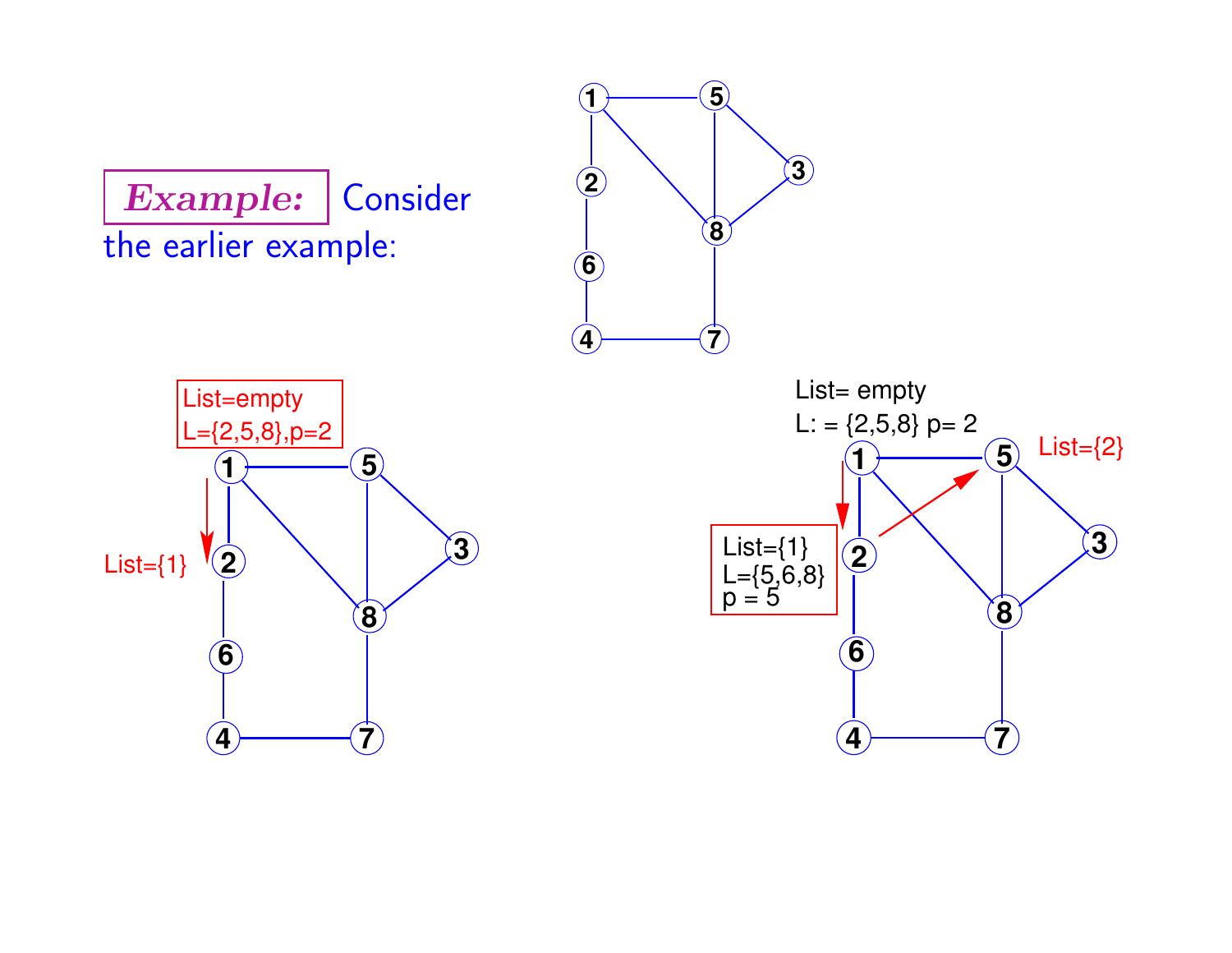